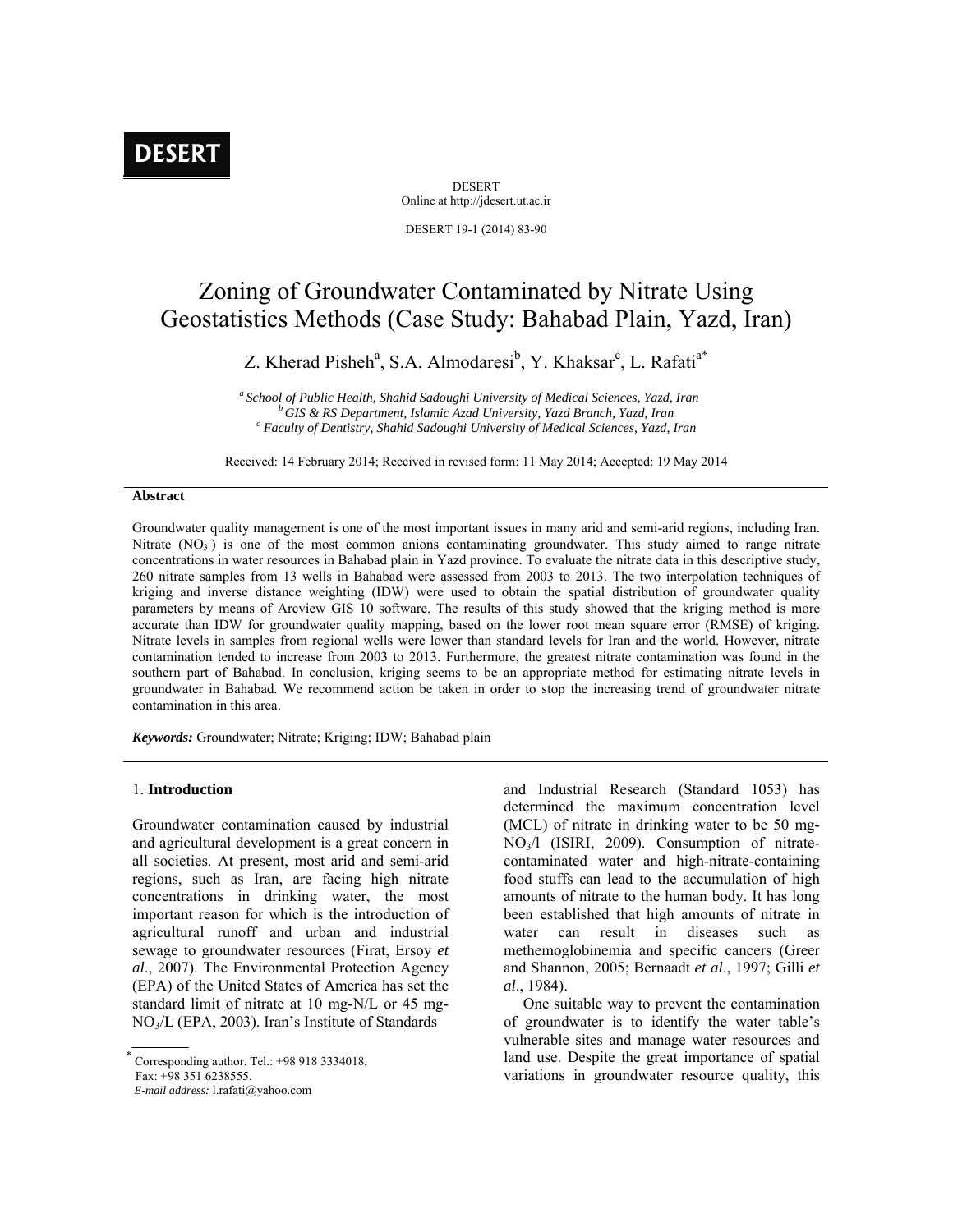subject has not been given adequate attention. One of the most significant reasons for this shortcoming is the inability of traditional methods used in classic statistics to provide the required information about the spatial situation and local variation of groundwater resources. Recent advances in introducing and developing nonclassical methods such as geostatistics and definite methods have helped with this issue. Definite methods are based on determining levels from sample points and similarities (such as inverse distance weighting (IDW)) to the leveling degree (radial basis functions). The IDW method predicts the unknown quantity by weighting the data surrounding the prediction point and then interpolating it. It is assumed that points that are close to each other are likely to be more similar than those far from each other; therefore, the closer points have greater weights. The theoretical basis of geostatistics, including kriging, is that, contrary to definite statistical methods, data and observations are not random, but have a spatial correlation (Yamamoto, 2000; Mousavifazl *et al*., 2013; Burrough and McDonell, 1988).

 Kriging, a generic name adopted by geostatisticians, refers to a family of minimumerror- variance estimation techniques (Yamamoto, 2000). This method provides unbiased, linear interpolation of a regionalized variable with a minimum mean interpolation error and correct reestimation. The first step in determining water quality with this method is to choose a suitable model to interpolate and range the data. The kriging estimation variances are only related to the spatial arrangement of the sample data and to the model variogram. Kriging is more flexible than other interpolation methods such as inverse distance weighing (IDW) and spline. In cases of normally distributed data, essentially no observation network is needed. Only neighboring points of estimation data are considered (Mousavifazl *et al*., 2013; Webster and Oliver, 2001; Oliver and Webster, 1990).

 Numerous studies have explored spatial analyses, interpolation, and zoning methods all over the world (Gaus *et al*., 2003; Barca and Passarella, 2008; Dayani *et al*., 2010; Motaghian and Mohammadi, 2012; Jafari *et al*., 2011). In recent years, various studies have been carried out in Iran to study the spatial change of quality and quantity properties of groundwater (Badeenezhad *et al*., 2012; Abdolahimansorkhani *et al*., 2012; FathiHafshejani *et al*., 2013; Ostovari *et al*., 2012; Mousavifazl *et al*., 2013; Taghizadeh *et al*., 2009).

While both kriging and IDW have shown themselves to be suitable, precise methods in terms of spatial interpolation (Mousavifazl *et al*., 2013; Abdolahimansorkhani *et al*., 2012; Ostovari *et al*., 2012; Taghizadeh *et al*., 2009), in most studies that compared kriging and IDW, kriging was found to be more accurate (Mousavifazl *et al*., 2013; Abdolahimansorkhani *et al*., 2012; Taghizadeh *et al*., 2009). In only a few did IDW show more precision (Ostovari *et al*., 2012).

 As there is no study which investigates nitrate concentrations in the groundwater of the Bahabad plain in Yazd, this research aimed to range the contamination of groundwater resources with nitrate using kriging and IDW methods.

## **2. Materials and methods**

## *2.1. Study area*

The Bahabad plain is located in Yazd province in Iran's Central Plateau river basin. The geographical location of this plain is 56°20' to 56°56' east longitude and 31°40' to32°16' north latitude (Fig. 1). Its center is Bahabad city, located 85 km northeast of Bafq city. This city covers 8 km<sup>2</sup> and has an altitude of 1398 m above sea level. The annual long-term precipitation rate of the region is 55.1 mm; average temperatures are maximum 26°C and minimum 10°C. Bahabad plain has remarkable ground tables which are used for agricultural development, animal breeding, and drinking water. Due to the paucity of precipitation and overuse of water in the region, the withdrawal of groundwater is 25 cm annually, which creates an annual regional underground water deficit of 8-12 million  $m^3$  (WRS, 2014).

### *2.2. Data collection and analysis*

This research is a descriptive study in which 260 nitrate samples from 13 wells in the Bahabad plain were assessed from 2003 to 2013. Kriging and IDW methods were used in Arcview GIS 10 software.

 This research was carried out in two stages: providing initial data and entering data to geographical information bank. First, geological, hydrological, and hydrogeological data was collected, namely a topography map, satellite images, geological map, precipitation information, evaporation, well stratigraphic column, static level depth, land use map, table hydrodynamic coefficient, bedrock depth map, sampling results,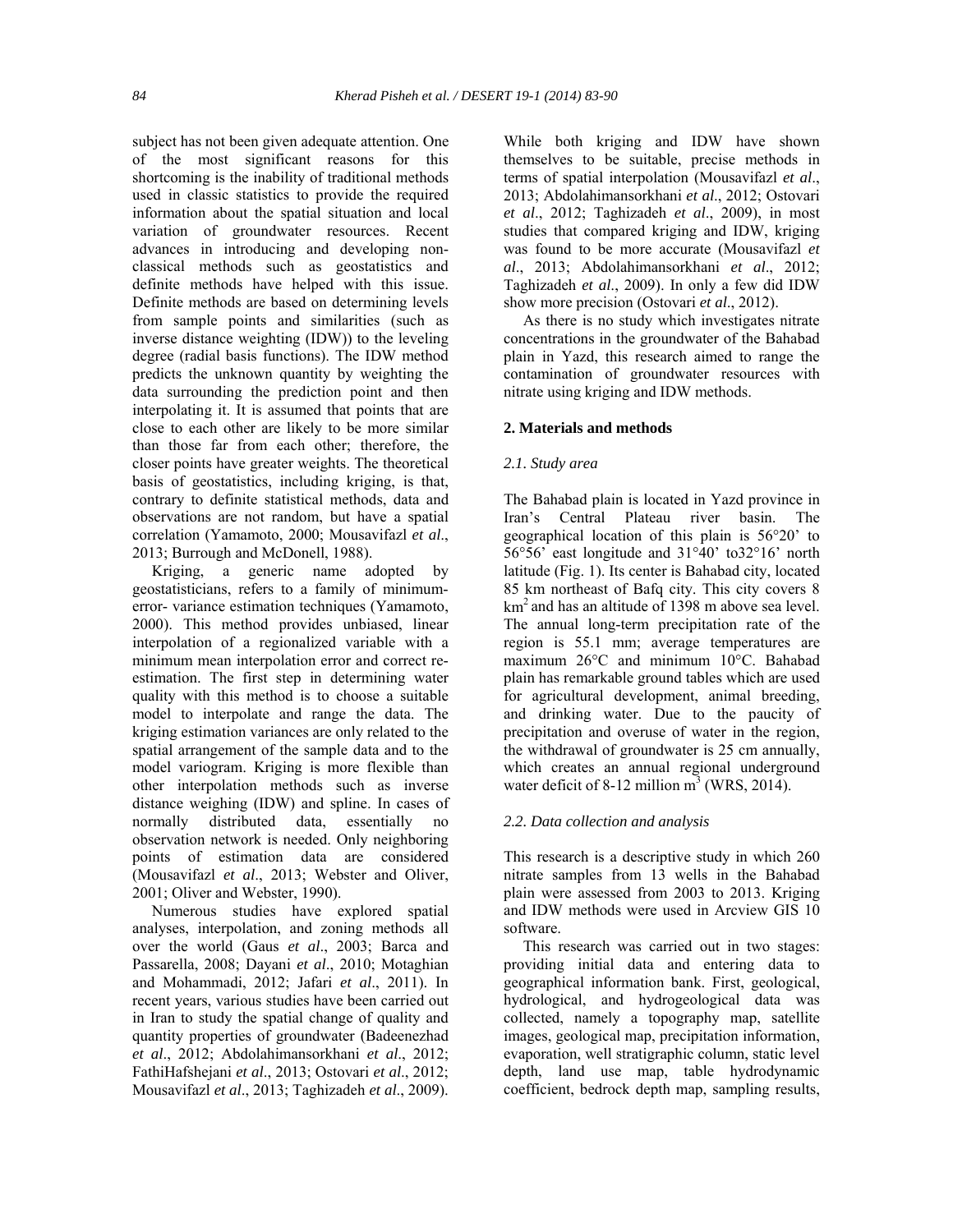and determination of nitrate ion concentrations of wells in the Bahabad plain. Having collected the

data from the respective organizations, we organized and entered it into Arcview GIS10.



Fig. 1. Location of study region (Bahabad case study)

 Kriging is known as the best linear unbiased estimator. In order for the kriging method to be used, the Z variable must have a normal distribution; otherwise, the nonlinear kriging method must be used or the variable distribution will be normalized. The general relationship of kriging is as follows:

$$
Z * (xt) = \sum_{t=1}^{n} \lambda t Z(xt) \tag{1}
$$

where Z is the estimate value of the variable in position λi, xi is the weight related to ith sample, Z is the observed value of its variable, and n is the number of observations.

 The IDW method predicts the unknown quantity by weighting the data surrounding the prediction point and interpolating it. It is assumed that points that are closer to each other are likely to be more similar than those that are farther away. Therefore, the closer points have greater weights.

 Root mean square error (RMSE) (Eq. 2) was also used to compare the accuracy of kriging and IDW interpolation methods.

$$
\text{RMSE} = \frac{1}{n} \sqrt{\sum_{\ell=1}^{n} (x^* (xt) - z (xt))^2}
$$
 (2)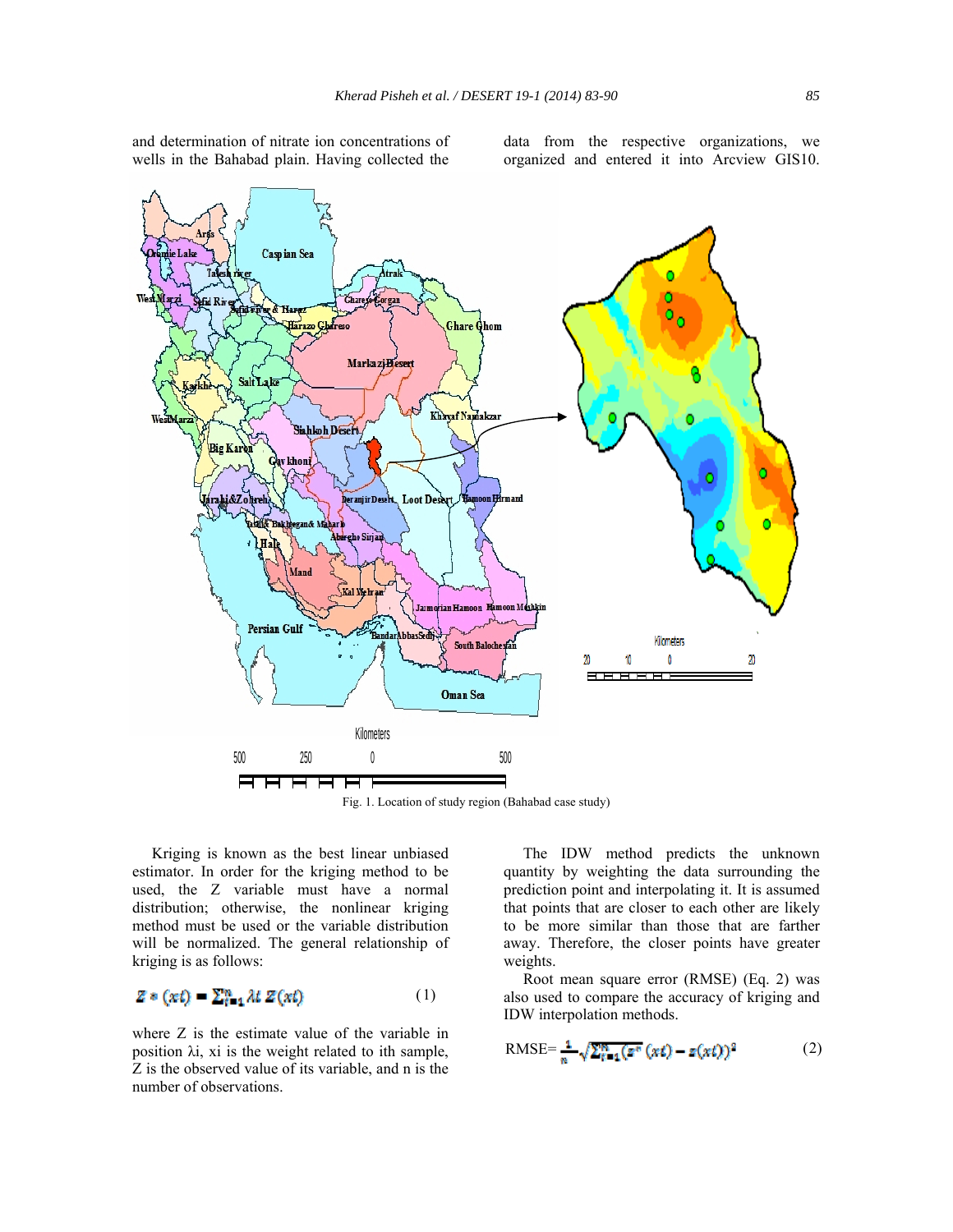## **3. Results**

The results of sampling regional wells showed that the nitrate levels were lower than the world standard and equal to Iran's standard (EPA, 2003; WHO, 2008; ISIRI, 2009); however, the trend of nitrate contamination tended to increase during 2003-2013 (Table 1).

Table 1. The average of nitrate content (mg/l) in different locations and years (Water and Wastewater Company of Yazd province)

|                 |      |      |                |      | Year |       |       |       |       |       |       |
|-----------------|------|------|----------------|------|------|-------|-------|-------|-------|-------|-------|
| zone            | 2003 | 2004 | 2005           | 2006 | 2007 | 2008  | 2009  | 2010  | 2011  | 2012  | 2013  |
| Zakove          | 2.4  | 2.8  | 5.2            | 8.4  | 9.8  | 9.5   | 10    | 10.4  | 11.4  | 12.4  | 12.8  |
| Ahmadabad       | 2.6  | 4.4  | 5.6            | 5.2  | 10.4 | 10.5  | 10    | 11.2  | 11.6  | 12.4  | 12.6  |
| Darbhamzeh      | 1.4  | 5.6  | 6.2            | 9.6  | 9.6  | 10.8  | 10.5  | 11    | 12    | 13    | 13.6  |
| Karimabad       |      | 4    | 4.2            | 9.6  | 9.6  | 10.4  | 10.4  | 10    | 11.4  | 12.4  | 13.4  |
| Sherkatemeka    | 1.4  | 2.4  | 4              | 9.5  | 9.6  | 9.8   | 9.5   | 9.6   | 10    | 12.4  | 12.5  |
| Azimabad        | 1.4  | 4    | 5.6            | 7.6  | 9.6  | 9.5   | 9.4   | 10.6  | 11    | 12.5  | 12.6  |
| Rajaei          | 2.4  | 2.8  | 5.6            | 7.2  | 9.5  | 9.4   | 10.2  | 10.6  | 11.6  | 12    | 13.2  |
| Jalili          | 1.4  | 4    | 6.4            | 7.5  | 8.6  | 9.5   | 10    | 10.4  | 11.6  | 12.6  | 13    |
| Niestan         | 4    | 4.4  | 5.2            | 9.6  | 9.8  | 10    | 11    | 11.5  | 12.6  | 13.2  | 14.6  |
| Pirboshkan      | 2.4  | 2.8  | 5.2            | 9.5  | 12.8 | 12.8  | 11    | 14.6  | 15.4  | 6.4   | 15.4  |
| Beheshtabad     | 1.4  | 4    | 7.6            | 8.4  | 9.9  | 10.2  | 10.5  | 10.8  | 11.2  | 12.4  | 14    |
| Hoseinabad      | 2.4  | 4.4  | $\overline{4}$ | 5.6  | 9.6  | 10    | 11.5  | 11.8  | 12    | 12.5  | 14    |
| MortezaaliAsfii | 4    | 4.4  | 5.2            | 5.8  | 6.6  | 8.2   | 9.6   | 10    | 11.5  | 12.5  | 13.2  |
| Ave             | 2.26 | 3.84 | 5.38           | 7.96 | 9.64 | 10.04 | 10.27 | 10.96 | 11.79 | 12.05 | 13.45 |
| Max             | 4    | 5.6  | 7.6            | 9.6  | 12.8 | 12.8  | 11.5  | 14.6  | 15.4  | 13.2  | 15.4  |
| Min             | 1.4  | 2.4  | 4              | 5.2  | 6.6  | 8.2   | 9.4   | 9.6   | 10    | 6.4   | 12.5  |

 As seen in Figure 2, the greatest nitrate contamination was found in the south part of the Bahabad plain. The Bahabad contour,and the wells and nitrate zonation of the Bahabad plain obtained by means of kriging are shown in Figures 2 and 3, respectively.

 Figures 4 and 5 show the zoning of nitrate contamination in groundwater of the Bahabad plain by kriging and IDW methods, respectively.

 Root mean square error (RMSE) was used to compare interpolation methods and select the best estimation method. Both kriging (RMSE= 0.009) and IDW (RMSE=0.02) methods estimated the amount of nitrate with good accuracy, but the kriging method was more accurate.

## **4. Discussion**

As mentioned, all samples from the Bahabad plain had nitrate levels lower than the world standard maximum concentration and equal to Iran's standard (EPA, 2003; WHO, 2008; ISIRI, 2009); however, the nitrate contamination in the region tended to increase during 2003-2013. This annual increase might be due to the grade effect of concentration in well domains. The highest nitrate concentrations were always seen in the south part of the Bahabad plain in the Beheshtabad, Niestan, and Pirboshkan wells. The rate of nitrate in groundwater may be influenced by sewage and the physical characteristics of regional soil such as

soil type, bedrock type, well depth, well structure and its domain. Lack of quality control for the water, flow gradient from up sites to wells, and inappropriate location of wells in the plain can also be influential factors of increasing nitrate concentration in wells (Firat, Ersoy *et al*., 2007). Accordingly, the higher nitrate concentrations found in the south of this plain might be due to the presence of the newly-built town, the intensive farming in that region, and the flow gradient to the south of the Bahabad plain. The results of our study showed that kriging has a lower RMSE and as a result is more accurate.

 In their study, Badeenezhad *et al*. (2012) evaluated nitrate concentrations in groundwater from Shiraz (Iran) by means of ArcView GIS 9.3. This study included 220 groundwater samples from a total of 55 Shiraz plain wells taken in the dry and wet seasons. Results of this study showed that nitrate concentrations in 60% of the samples were higher than the threshold value of 20 mg/L as nitrate. They also demonstrated that as well depth increased, nitrate concentrations decreased. Furthermore, the nitrate concentration tended to increase from west to east of the city of Shiraz. The similarities in average nitrate concentrations in wet and low precipitating seasons might be due to the fact that the external surface soil of the plain was impenetrable; therefore, the precipitation rate could not show a remarkable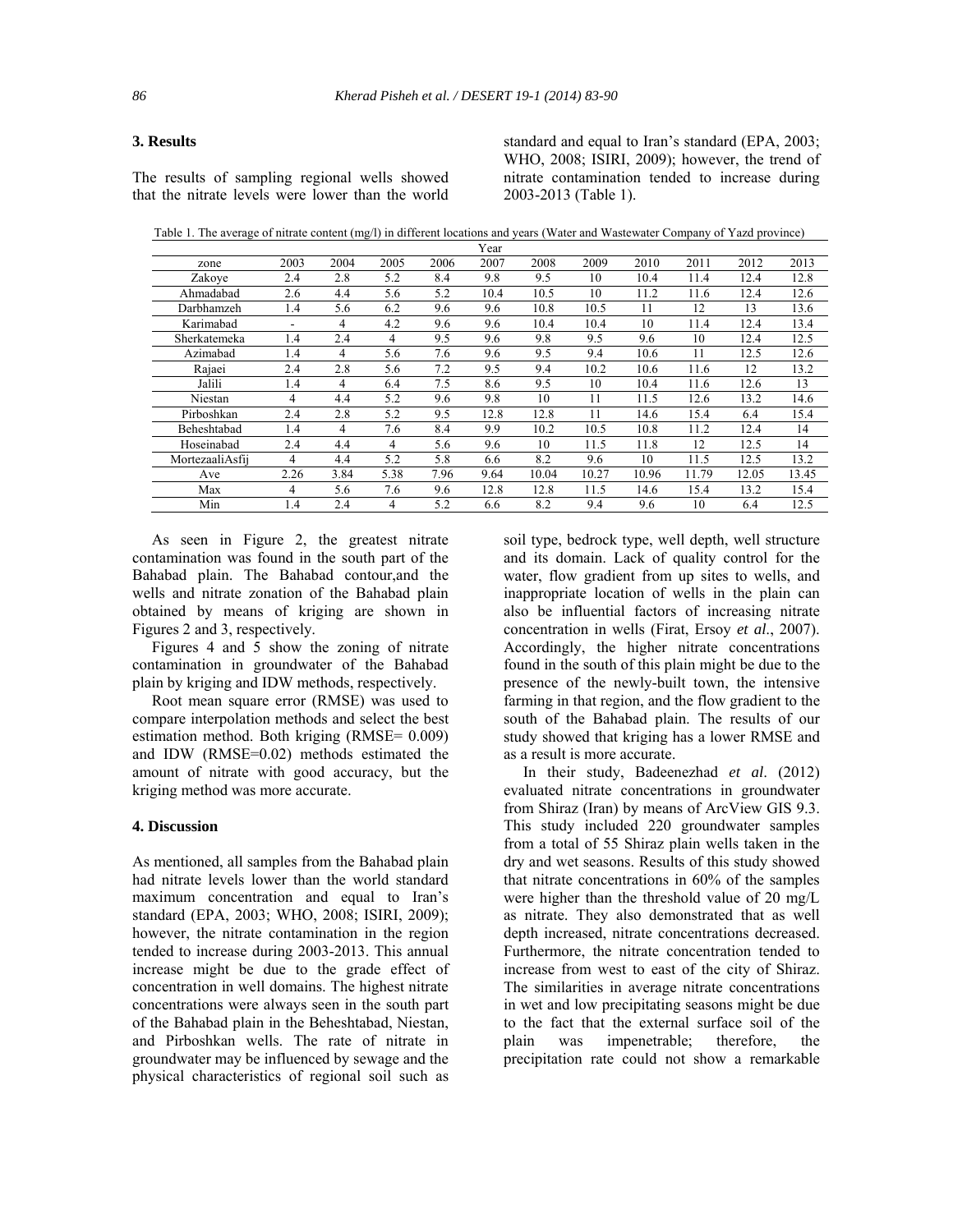effect on feeding the plain, depleting the nitrate concentration and annual variations.

 Ostovari *et al*. (2012) assessed the spatial variability of nitrate in 32 wells of the Lordegan aquifer during 2010. Their results showed that seasonal nitrate concentrations were always below the WHO limit. The IDW method had lower RMSE and higher  $R^2$  in this aquifer compared with kriging. Therefore IDW was utilized for zoning the aquifer. According to IDW mapping, the southwestern part of the aquifer always had the least concentration of nitrate (4 mg/ml).



Fig. 2. Location of wells in Kavire Lot subbasin (Bahabad case study)



Fig. 3. Plot of contour lines and well positions of the Bahabad plain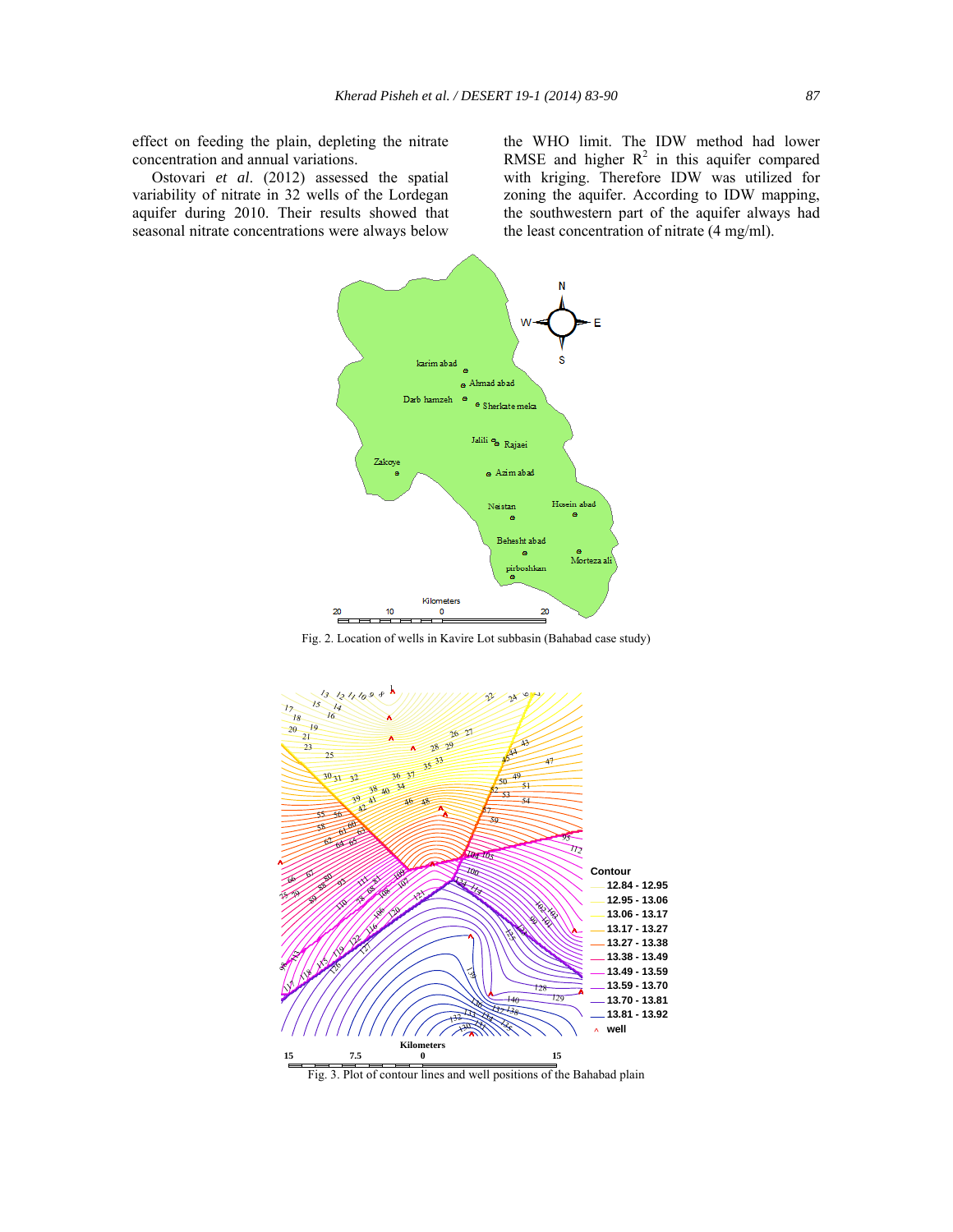

Fig. 4. Zoning of nitrate contamination of groundwater by kriging in the Bahabad plain



Fig. 5. Zoning of nitrate contamination of groundwater by IDW in the Bahabad plain

 The highest nitrate concentrations (19 mg/l) were always seen in the northern part of the aquifer (near Khardan village), which can with high probability be related to the leaching of nitrate from agricultural soils and the presence of shale and marl formations which contain either nitrate or ammonium.

 Mousavifazl *et al*. (2013) evaluated geostatistical methods for estimating spatial variables, including nitrate and sodium, in the groundwater of 276 wells in Mashhad (Iran).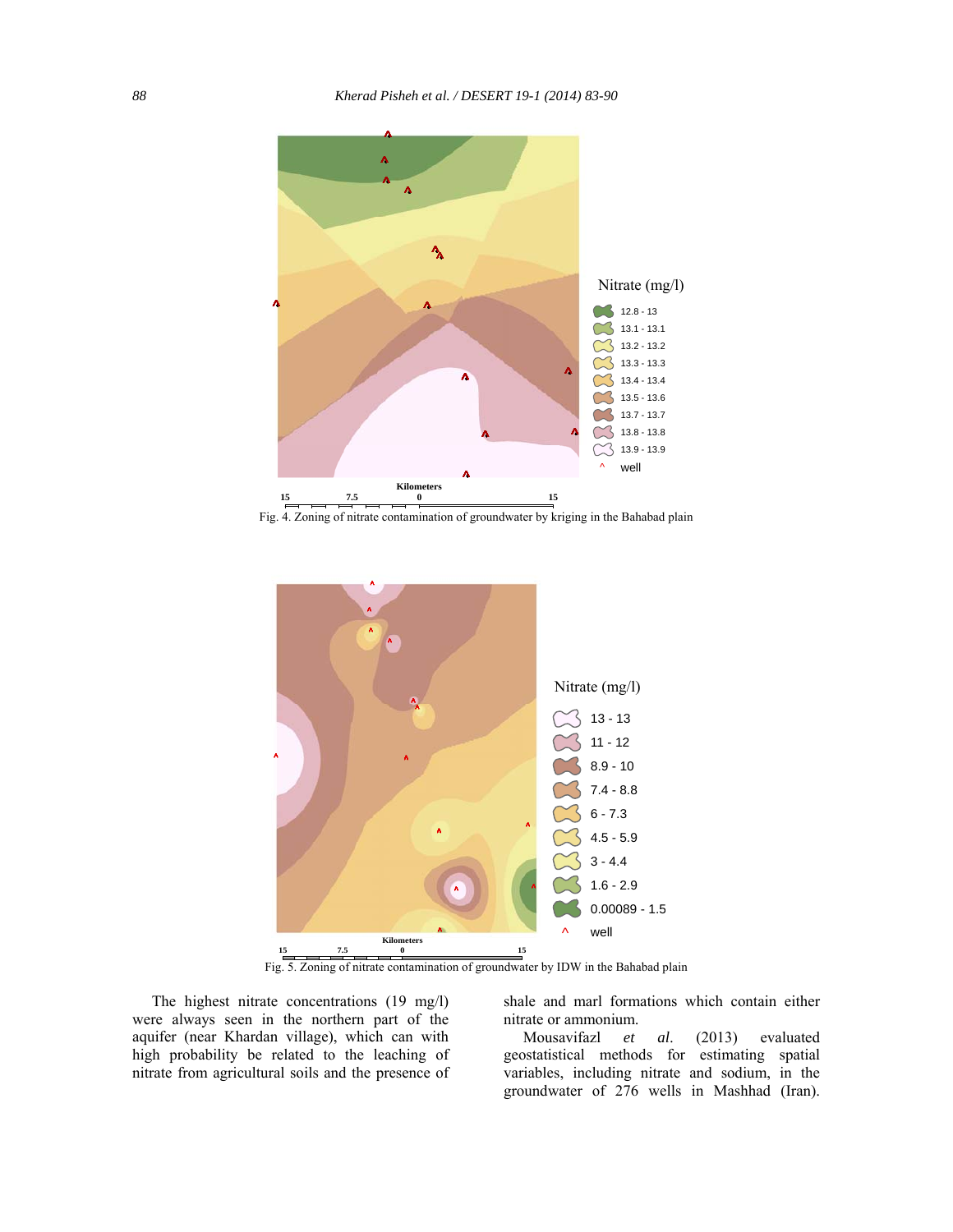According to their results, both kriging and IDW methods had good precision in estimating the amount of nitrates; however, the kriging method was more accurate and had less estimation error. Their results also indicated that kriging could be more appropriate based on its root mean square error (RMSE) in comparison to non-geostatistical methods (inverse distance weight and normal distance weight). Furthermore, sodium and nitrate concentrations were shown to be higher than the limit (even greater than 50 mg per liter) in a certain part of the scope of this study according to the sodium and nitrate maps drawn based on the kriging method.

 Abdolahimansorkhani *et al*. (2012) employed spatial interpolation methods including kriging, co-kriging, inverse distance weighting, and radial basis functions to evaluate the spatial distribution of nitrate in 56 wells in Shahrekord, Iran. According to their results, kriging was the most accurate method for modeling nitrate spatial distribution because of its minimum RMSE. The map of nitrate spatial distribution in groundwater was prepared by means of ordinary kriging.

 In a study by Taghizadeh *et al*., (2009) the spatial variation of water quality characteristics using kriging, co-kriging and IDW interpolation methods in Rafsanjan, Iran were evaluated. According to the results of this study, kriging and co-kriging methods were more suitable than the IDW method.

 FathiHafshejani *et al*. (2013) evaluated the spatial variability and mapping of nitrate and phosphate in 100 agricultural wells of Shahrekord (Iran) groundwater from 2006 to 2011. According to the results of their study, the mean concentration changes over this period were 18 to 27 mg/L and 0.05 to 0.15 mg/L for nitrate and phosphate, respectively. The higher concentrations of nitrate and phosphate in the south part of the aquifer in this study might be caused by the presence of the municipality treatment plant, intensive cattle farming, shallower water-table, and the inward flow gradient in this area.

 Mixing water that has a low nitrogen concentration with regional water resources and installing a suitable purification system for drinking water can help in reducing the nitrate concentration in the Bahabad plain.

#### **5. Conclusion**

According to the results of the current study, kriging seems to be more appropriate than IDW for estimating the nitrate content in the groundwater of the Bahabad plain. The increasing trend of groundwater nitrate, although still lower than the standard level, may become a great concern if nothing is done to reduce it.

## **Acknowledgment**

This work is a representation of the combined efforts and invaluable contributions of Dr. Elnaz Foroughi Mobarakeh in revising this article and Shahrokh Malekzadeh in data collection and processing, and it is my great pleasure to acknowledge them with due obligations.

#### **References**

- Abdolahi mansorkhani, M., H. Mohammadzadeh, M. Amini, 2012. Evaluation of Nitrat Spatial variations in Shahrekord aquifer using Geostatistical methods. In: National Conference on Water Flow and Pollution, University of Tehran, Tehran, Iran, pp. 1-9.
- Badeenezhad, A., M. Gholami, A. JonidiJafari, A. Ameri, 2012. Factors affecting nitrate Concentrations in Shiraz Groundwater Using Geographical Information System (GIS). TolooeBehdasht, 11, 47- 56.
- Barca, E. and G. Passarella, 2008. Spatial evaluation of the risk of groundwater quality degradation. A comparison between disjunctive kriging and geostatistical simulation. Environmental monitoring and assessment, 137, 261–273.
- Bernaadt, N., R.Barbarac, H. Keriej, 1997. Risk of Nitrate in Ground waters of the United State a National Perspective. Environmental Science and Technology, 31, 2229-2236.
- Burrough, P.A. and R.A McDonell, 1988. Principles of Geographical Information Systems. Oxford University Press, New York.
- Dayani, M., J. Mohammadi, M. NaderiKhorasgani, 2010. Geostatistical assessment of Pb and the related soil physical and chemical properties in near-surface soil around Sepahanshahr, Isfahan. DESERT, 15, 139-149.
- EPA, 2003. Drinking water standard. 2nd ed., WashingtonDC: Office of Drinking Water, US EnvironmentalProtection Agency, USA.
- FathiHafshejani, E. and H. Beigi Harchegani, 2013. Spatial Variability and Mapping of Nitrate and Phosphate in Shahrekord Groundwater over a Period of Five Years. Journal of Science and Technology of Agriculture and Natural Resources, Water and Soil Science, 17, 63-75.
- FiratErsoy, A., H. Ersoy, F. Gültekin, 2007. Nitrate, Nitrite and Ammonia Contamination in Ground Water: A Case Study from Gümüþhacýköy Plain, Turkey. Asian Journal of Water, Environment and Pollution, 4, 107- 118.